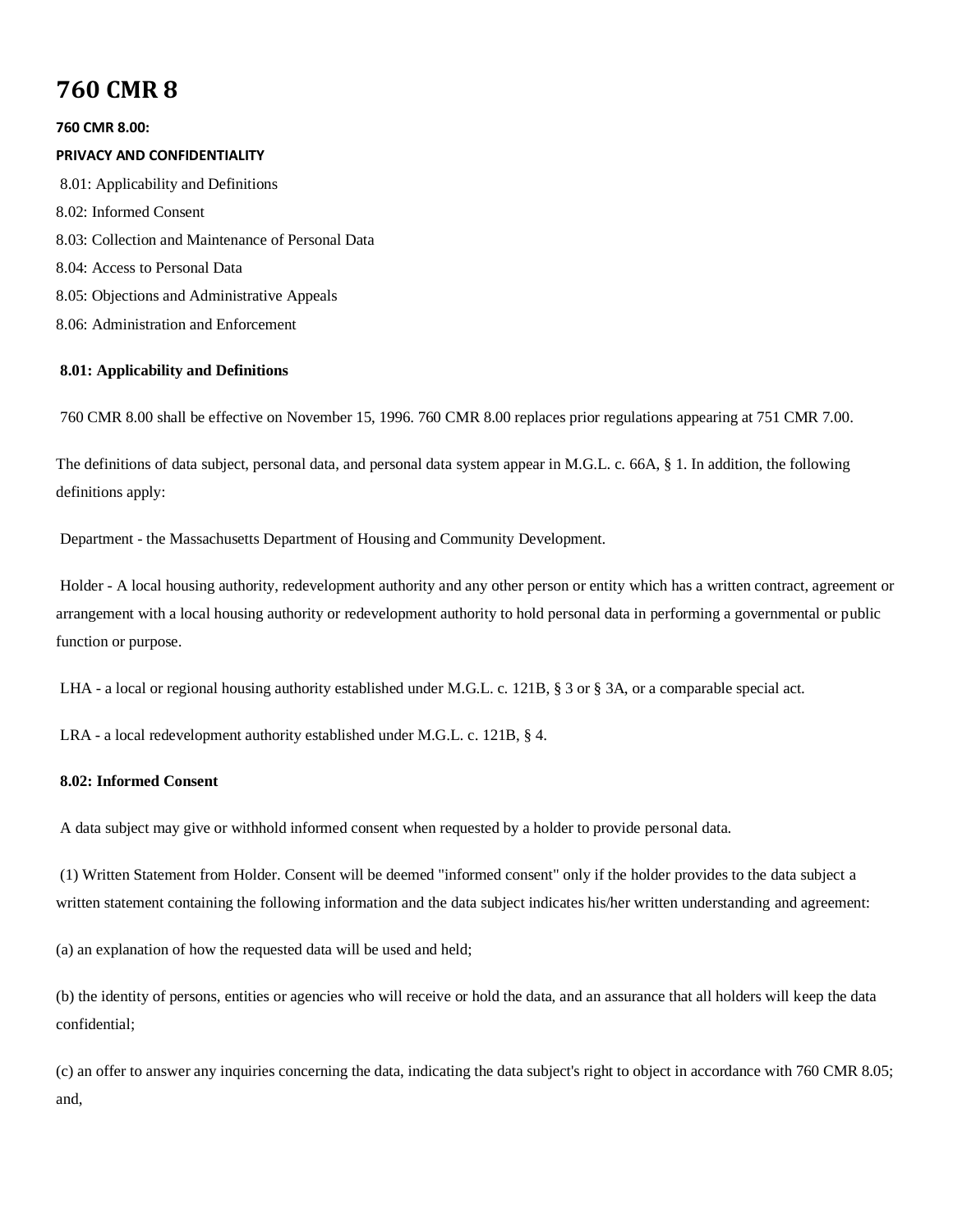(d) any legal requirements to provide the requested data and any legal or administrative consequences arising from a decision to withhold the data.

(2) Separate Approval for Data Use. Except where otherwise provided by statute or judicial order, personal data collected for one purpose shall not be used for another unrelated purpose without the informed consent of the data subject.

#### **8.03: Collection and Maintenance of Personal Data**

(1) Designation of Personal Data Officer. Each LHA and LRA shall designate one individual to serve as the officer immediately responsible for the privacy, confidentiality, and security of personal data consistent with M.G.L. c. 66A.

(2) Limit on Personal Data. A Holder shall not collect or maintain more personal data than reasonably necessary for the performance of the holder's legally authorized functions.

# **8.04:: Access to Personal Data**

(1) Contracts or Agreements with a Holder to Perform a Public or Governmental Purpose. A LHA or LRA shall allow another person, entity or agency to hold personal data for a governmental function or purpose only by written contract, agreement, or arrangement. Such contract, agreement, or arrangement shall contain provisions expressly informing the other person, entity or agency of its status as a Holder and covering its legal obligations as such.

(2) Dissemination of Personal Data - General. A Holder shall not allow any individual, agency, or entity not employed by the Holder or under contract or agreement with the Holder under 760 CMR 8.04(1) to have access to personal data unless such access is:

(a) authorized by statute or by regulations which are consistent with the purposes of M.G.L. c. 66A; or

(b) approved by the data subject, unless the data subject is not entitled to access.

(3) Access by Physicians in an Emergency. A Holder may disseminate medical or psychiatric data to a physician treating a data subject, upon the request of the physician, if a medical or psychiatric emergency arises precluding the data subject from approving the release of the data. Upon termination of the emergency, the Holder shall give notice to the data subject about the physician's access.

(4) Access by the Department. A Holder shall permit authorized employees of the Department to have access to personal data for the performance of legally authorized duties and responsibilities and shall disseminate personal data to the Department upon its request.

(5) Access by Holder Personnel and Board Members. A Holder shall:

(a) design personnel procedures which limit the number of employees whose duties involve access to personal data and train existing personnel concerning standards of confidentiality and security required by 760 CMR 8.00;

(b) permit only those employees whose duties require access to have access to personal data; and

(c) strictly limit board member access to personal data concerning an applicant or tenant to situations where there is a need for access in order for the board to conduct business properly.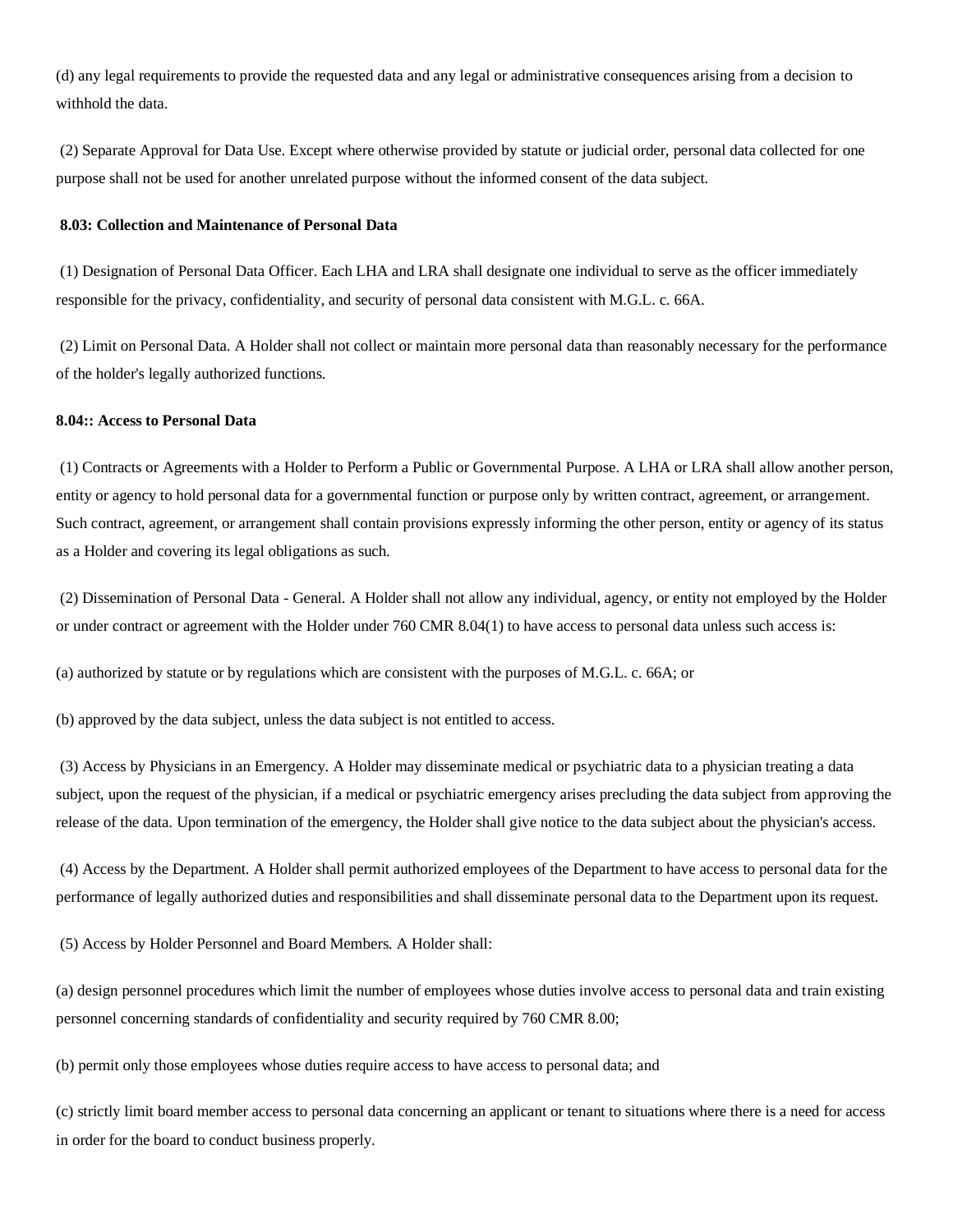(6) Access bevy Data Subject. A data subject or his/her duly authorized representative shall have access to, as well as the right to inspect and copy, any personal data concerning him/her, unless prohibited by law or judicial order.

(7) Denial of Access to Data Subject. A Holder shall not rely on any exception contained in M.G.L. c. 4, § 7 clause twenty-sixth (public records law) to withhold personal data from a data subject. A Holder may deny a request by a data subject or his/her authorized representative for access to personal data if:

(a) the denial of access is expressly permitted by statute; or

(b) the personal data is currently the subject of an investigation and its disclosure would probably so prejudice the possibility of effective law enforcement that the disclosure would not be in the public interest. 760 CMR 8.04(7) is not intended to limit any right or power of access the data subject might have under pertinent administrative or judicial procedures. Such personal data may be withheld for the time for completion of the investigation and commencement of an administrative or judicial proceeding on its basis, or for one year from the commencement of the investigation, whichever occurs first.

(8) Notice of Denial. A Holder shall notify a data subject in writing of any denial of his/her request for access, the reasons therefore, and the right of appeal set forth in 760 CMR 8.05.

(9) List of Data Requests. A Holder shall, at the request of a data subject, provide a written list of the uses made of his/her personal data, including any persons, agencies, or entities which have gained access to the personal data.

(10) Holder Authority to Make Additional Access Rules. A Holder may adopt reasonable written rules governing access to personal data, consistent with 760 CMR 8.00 and all pertinent statutes which:

(a) insure that any substitute or proxy for the data subject be duly authorized by him/her;

(b) regulate the time and place for inspection and the manner and cost of copying, provided that the time for inspection shall not be unduly restricted, and the fee for copies shall not exceed that allowed for public records under the Freedom of Information regulations of the Massachusetts Supervisor of Public Records; and

(c) require that data be reviewed in the presence of or under the supervision of the Holder.

(11) Judicial or Administrative Orders. Any Holder served with a subpoena or other judicial or administrative order directing it to disclose a data subject's personal data shall, unless otherwise prohibited by law or judicial order, immediately give notice to the data subject. Such notice, where possible, shall include a copy of the subpoena or order, except where the data subject himself requests the order or is otherwise obviously aware of its existence. The holder, wherever legally and practically possible, shall allow the data subject adequate time to attempt to secure a court order to quash the subpoena or order.

(12) Record of Data Access and Use. Each Holder shall maintain a complete and accurate record of every access to any personal data by persons, agencies, or entities other than the holder, including the identity of all such persons, agencies, and entities and their intended use of the data.